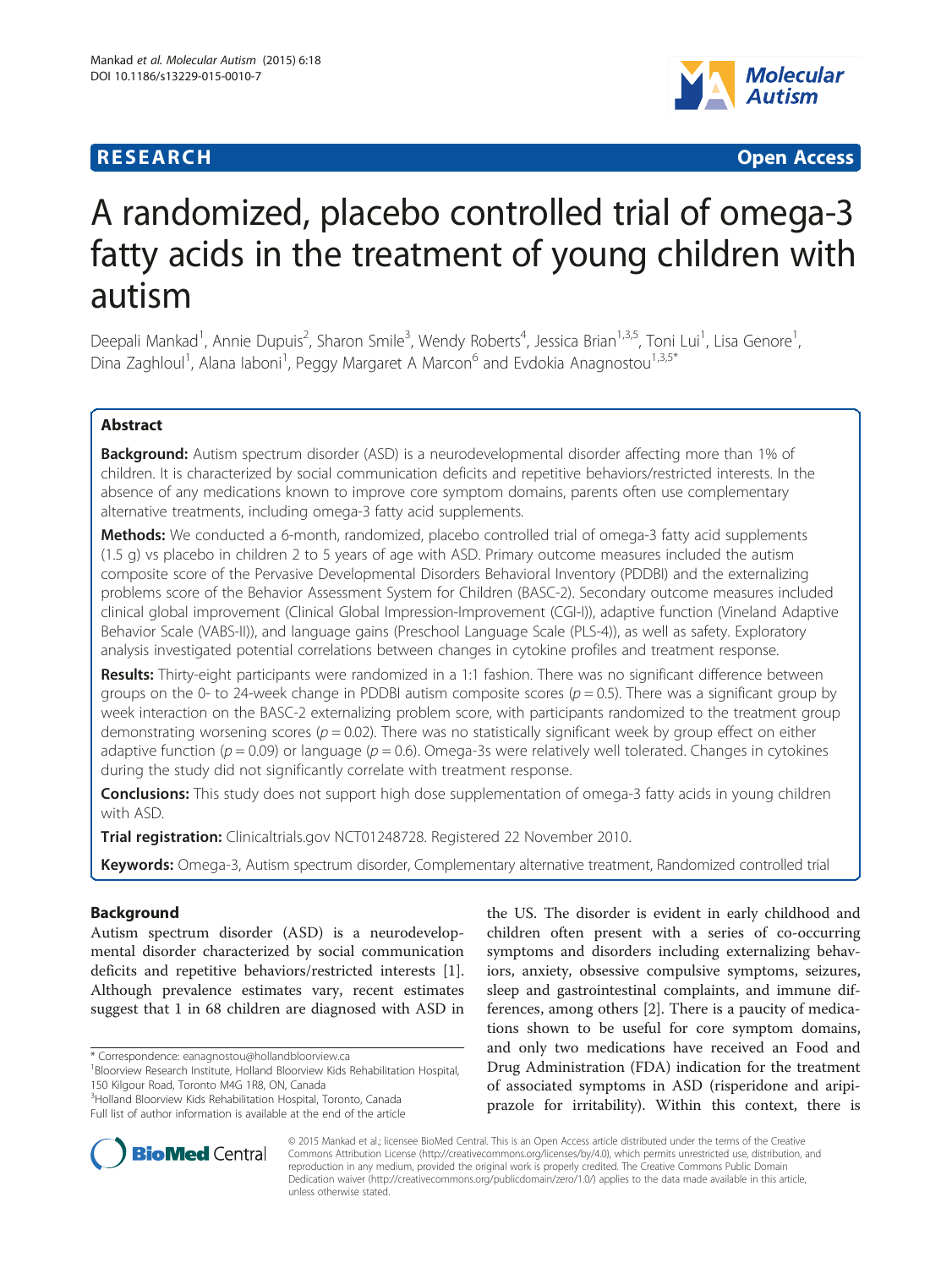extensive use of alternative and complementary treatments for children with ASD [\[3\]](#page-9-0), even in the absence of good quality data to support their use.

Omega-3 fatty acids are a special class of polyunsaturated fatty acids and include alpha-linoleic acid (ALA), docosahexaenoic acid (DHA), and eisosapentaenoic acid (EPA). DHA and EPA are found in fish oils whereas ALA is plant-derived. Although it is possible to convert ALA into DHA and EPA, this process is extremely inefficient and we mostly depend on dietary intake of EPA and DHA; only 5% of ALA is converted to EPA or DHA in humans [[4\]](#page-9-0). There is accumulating data to support that EPA and DHA are important for brain structure and function and have been advocated for the treatment of multiple neurodevelopmental disorders including mood disorders, schizophrenia, ADHD, and ASD. DHA and EPA are orthomolecules; their functional sites are exclusively cell membranes. The fundamental importance of DHA for the brain is beyond dispute. The neurons are continually forming axons and dendritic extensions with accompanying cell membranes. Growing membranes must be relatively fluid, and DHA is the most fluidizing element in cell membranes. Even the synapses are made from membranes preferentially enriched in DHA [\[5\]](#page-9-0). During the last trimester of fetal life and the first two years of childhood, the brain undergoes a period of rapid growth. DHA is required for the development of the sensory, perceptual, cognitive, and motor neural systems during the brain growth spurt [\[6,7](#page-9-0)]. EPA's importance for the brain's development in utero is unclear, but colostrum and breast milk do contain EPA [\[8,9\]](#page-9-0); it plays a significant role in brain function, and its derivatives are key regulators of immune endocrine and cardiovascular function [[10\]](#page-9-0). Several other mechanisms of action have been hypothesized for, including change in neurotransmitter binding and gene expression, and anti-inflammatory actions [[11](#page-9-0)-[13](#page-9-0)].

A series of studies have raised the question of omega-3 fatty acid deficiency in children with ASD. Specifically, Vancassel et al. and Bell et al. [[14,15](#page-9-0)] reported lower levels of polyunsaturated fatty acids including omega-3 s in children with autism compared to typically developing healthy controls. Ashwood et al. [[16\]](#page-9-0) failed to replicate that finding in 2006, although there was some evidence for such a disturbance in children with a history of regression. The reason for this variability is unclear, but it suggests the possibility of altered omega-3 fatty acid levels in at least a subgroup of children with ASD. In addition, omega-3 fatty acids have been shown to have anti-inflammatory effects that may include decreasing pro-inflammatory factors, especially IL6, IL10, and TNF-a, and lowering microglia activation [[17\]](#page-9-0) all of which would be of interest in ASD [\[18](#page-9-0)].

A series of open label studies have previously suggested potential for therapeutic effects of omega-3 fatty acids on language and maladaptive behaviors in children with ASD [[15,19,20\]](#page-9-0). These were followed by three pilot randomized controlled trials. Amminger et al. [[21\]](#page-9-0) published a small randomized controlled trial of 1.5 g of fish oil supplementation for 6 weeks in 13 children with autism, ages 5 to 17. The study used the Aberrant Behavior Scale (ABC) as the outcome measure and reported trends in improving hyperactivity, although no changes reached statistical significance. Bent et al., [\[22\]](#page-9-0) reported on a pilot randomized controlled trial in 27 children, ages 3 to 8 with ASD, treated for 12 weeks. They also found a trend for improvement in hyperactivity. In both studies, no effects were noted across social withdrawal, irritability, inappropriate speech, or stereotypy as measured by the ABC [[23\]](#page-9-0). A Cochrane review in 2011 reported no evidence for prescribing omega-3 fatty acids in children with ASD but noted a trend for improvement in hyperactivity and suggested that early treatment after diagnosis may be the time window most likely to provide therapeutic benefit [\[24](#page-9-0)]. As such, they reserved judgment for the treatment of young children until such studies maybe available. Lastly, Bent et al. [[25](#page-9-0)] reported on an internet-based randomized controlled trial of omega-3 fatty acids in 5- to 8-year olds with ASD. Consistent with previous studies, a trend towards improvement in hyperactivity was noted, although it did not reach statistical significance.

Supplementation with omega-3s has been generally well tolerated. Reported side effects in the pediatric population include gastrointestinal disturbance, headaches, sleep disturbance, fishy breath, and changes in the texture of the skin [\[13\]](#page-9-0). Rare adverse events of omega-3 fatty acids include bruising and bleeding diathesis, as they can produce hypocoagulant effects [\[26\]](#page-9-0).

There have been several questions related to appropriate dosing. Both DHA and EPA seem to be neurologically active with DHA being more important for brain structure in early life and EPA being important for continuing brain function [[6,9](#page-9-0)]. There has been a wide variety of regimens employed in clinical trials across multiple neurodevelopmental/neuropsychiatric disorders, as described above. In adults, doses as high as 9.6 g per day have been used, as in the case of bipolar disorder [\[27](#page-9-0)]. The FDA has supported the use of up to 3 g of omega-3 fatty acids per day in adults without medical follow-up. Health Canada has published a monogram in which they recommend up to 1.5 g of EPA plus DHA for children ages 1 to 8 years ([http://](http://webprod.hc-sc.gc.ca/nhpid-bdipsn/monoReq.do?id=88) [webprod.hc-sc.gc.ca/nhpid-bdipsn/monoReq.do?id=88](http://webprod.hc-sc.gc.ca/nhpid-bdipsn/monoReq.do?id=88)).

Given the conflicting data on the potential therapeutic effects of omega-3 fatty acids in ASD and unanswered questions about the timing of treatment, we proceeded with a pilot randomized controlled trial (RCT)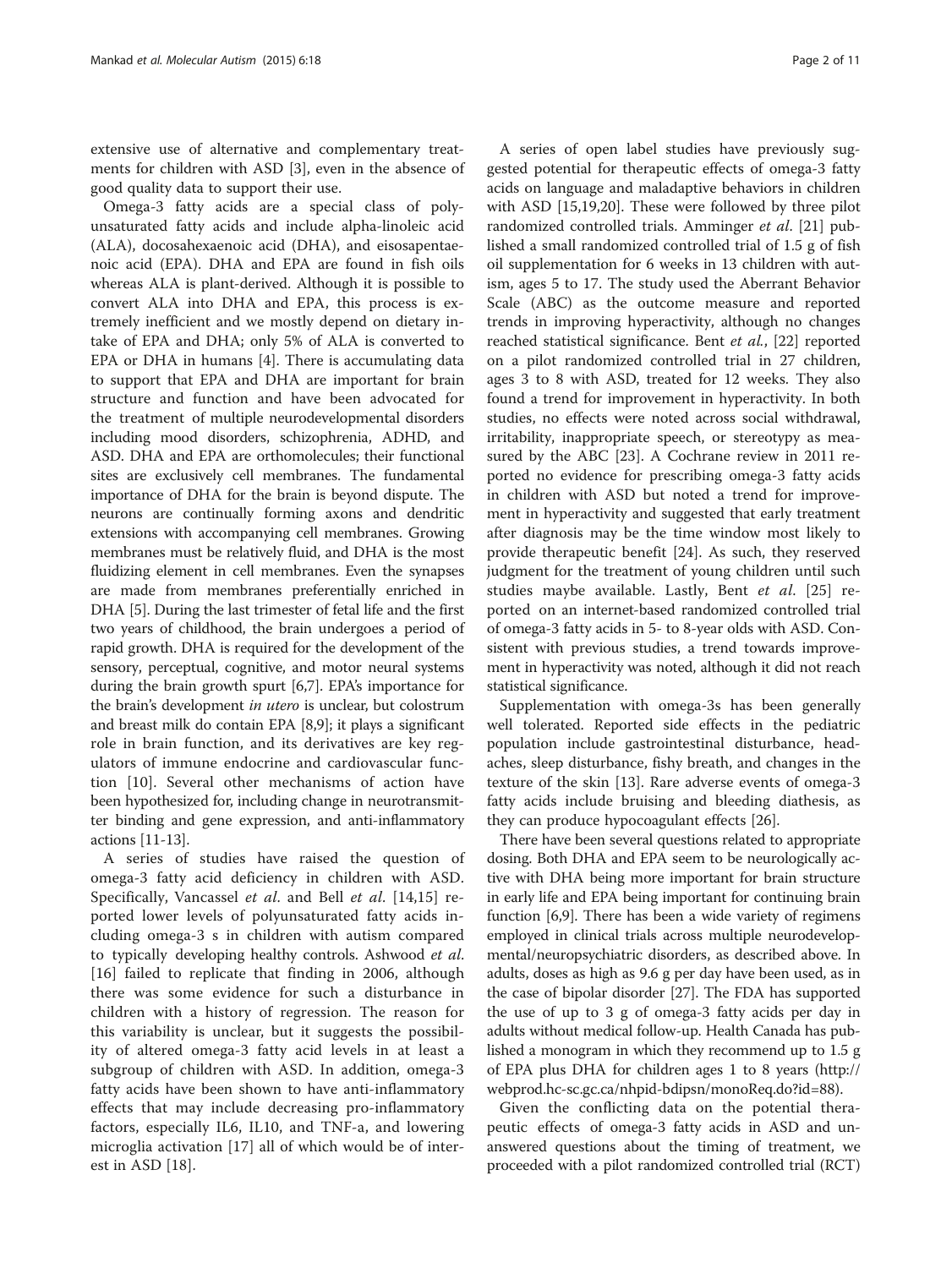of omega-3 fatty acids in preschool-aged children with ASD.

The primary objective of this study was to assess whether omega-3 fatty acids (NutraSea HP) are effective in improving autism symptom severity and externalizing symptoms in young children with ASD. The secondary objective was to evaluate the effect of omega-3 fatty acids on adaptive functioning and language development and to provide further safety data for the use of omega-3 s in preschool-aged children.

In an exploratory fashion, the study aimed to assess whether changes in cytokine levels or omega-3 fatty acid levels in plasma correlate with treatment response.

#### Methods

This was a randomized double-blind, placebo controlled trial of omega-3 fatty acids in the treatment of young children with ASD. This study was approved by the Holland Bloorview Research Ethics Board and sponsored by the Alva foundation. The trial was registered prior to enrolling participants at clinicaltrials.gov (NCT01248728).

#### **Participants**

A total of 38 children (28 males and 10 females), 2 to 5 years of age with ASD were randomized into the study, between December 2010 and December 2013. The target sample size of 40 was determined to be adequate to detect effect sizes of 0.8 or larger at 80% power. Participants were recruited from Holland Bloorview Kids Rehabilitation Hospital clinical autism services and partner service organizations. As per the Helsinki agreement, and institutional policy, informed consent was obtained from the parents or guardians of all our participants.

The diagnosis of ASD was established using the DSM-IV (TR) criteria (diagnosis of Autistic disorder or Asperger syndrome) supported by the Autism Diagnostic Observation Schedule (ADOS) [\[28\]](#page-9-0) and the Autism Diagnostic Interview - Revised (ADI-R) [\[29\]](#page-10-0). Overall cognitive level was estimated by the Mullen Scales of Early Learning-AGS edition (MSEL) [\[30](#page-10-0)].

Inclusion criteria included a confirmed diagnosis of ASD, age of 2 to 5 years inclusive, on stable nonpharmacologic (educational, behavioral, dietary or natural health product) treatment during the preceding 3 months prior to screening, and a commitment not to initiate or modify interventions during the period of the study. Children had to have a normal physical exam and laboratory tests at screening and parents had to have adequate English proficiency to complete all study assessments. Exclusion criteria included a history of prematurity (less than 35 weeks of gestation), a primary psychiatric disorder other than ASD, use of psychoactive medications, history of significant neurologic, hematological, endocrine, cardiovascular (including any rhythm

disorder), respiratory, renal, hepatic, or gastrointestinal disease, coagulation deficits, or a known genetic syndrome. In addition, participants were excluded if they had a known allergy to either the omega-3 fatty acids or placebo components, or if they could not tolerate venipuncture.

#### Outcome measures

There were two domains targeted as primary outcomes in the study: autism symptom severity and externalizing behaviors. The rational for this choice was that studies in school-aged children only showed trends for the most part. Therefore, we hypothesized that if we studied children earlier in development, we may have the opportunity to capture larger effect sizes and also potential developmental effects. As such, we chose a measure of autism symptomatology and a measure of externalizing behaviors, both of which are validated in the age group of interest.

Autism symptom severity was measured by the autism composite score of the Pervasive Developmental Disorder-Behavioral Inventory (PDDBI). This is a 188-item extended parent-rated factor-analyzed scale designed to assess treatment outcome in children ages 2 to 12 with ASD. PDDBI is one of the few outcome measures that is validated down to 24 months. It measures both problem behaviors and appropriate social development skills [\[31,32\]](#page-10-0). Administration time is approximately 30 to 45 min for the extended form. Its psychometric properties are good and it is considered to have promise as an outcome measure in clinical trials in ASD [[2](#page-9-0)]. The autism composite score was used as the primary outcome measure in this study and the measure was administered at baseline, week 12, and week 24.

The effect of omega-3 fatty acids on externalizing behaviors was measured using the Behavior Assessment System for Children, Second Edition (BASC-2) [\[33](#page-10-0)]. This is an informant rating scale that can be completed by parents or teachers, although only the parent form was used in this study. It provides standardized composite scores on Adaptive Skills, Behavioral Symptoms Index, Externalizing Problems, and Internalizing Problems. The externalizing problems subscale was used as the second primary outcome measure in our study. It has strong reliability and validity and has been proposed to be appropriate for use in clinical trials in ASD [[2\]](#page-9-0). This measure was administered at baseline, week 12, and week 24.

Secondary outcome measures included the Vineland Adaptive Behavior Scales, Second Edition (VABS-II) [[34\]](#page-10-0) at baseline, week 12, and week 24; the Preschool Language Scale-4 (PLS-4) [\[35](#page-10-0)] at baseline and week 24 to minimize burden to the child; and the Clinical Global Impression-Improvement (CGI-I) scale [\[36\]](#page-10-0) administered at each visit to assess global improvement. The VABS-II is an informant-based instrument designed to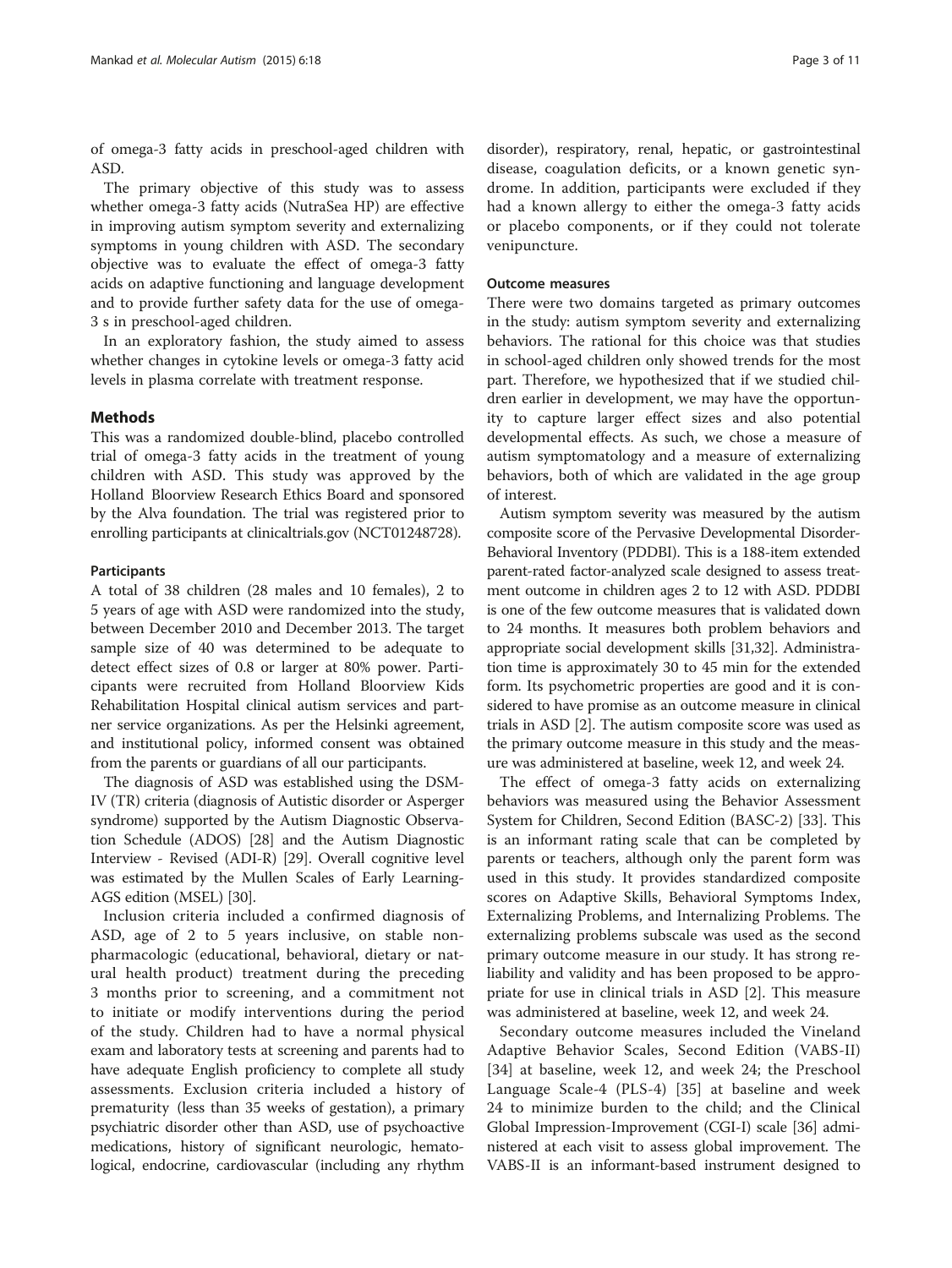measure adaptive behavior in daily settings for children and adults from birth to 90 years of age. It measures behaviors in four domains, Communication, Daily Living Skills, Socialization, and Motor Skills, and provides an adaptive behavior composite standard score. It has strong psychometric properties for both reliability and validity [[34](#page-10-0)]. The PLS-4 is a standardized language assessment that provides a global assessment of a child's language functioning abilities receptive and expressive language. It has good psychometric properties and is appropriate for children from birth to 6 years 11 months of age [[35](#page-10-0)], although its ability to detect small changes in language acquisition during intervention is not as well established. The CGI-I scale is a seven-point scale that provides a clinician rating of global improvement (CGI-I). It requires the clinician to assess the degree to which the participant's illness has improved or worsened relative to a baseline state before the intervention. Change is rated as 1, very much improved; 2, much improved; 3, minimally improved; 4, no change; 5, minimally worse; 6, much worse; or 7, very much worse. The CGI scale is a widely used tool in pharmacological trials and has been shown to be robustly sensitive to change in adults and pediatric populations across a wide range of disorders including ASD [\[36](#page-10-0)].

Safety and tolerability were evaluated using the Safety Monitoring Uniform Report Form (SMURF) [\[37\]](#page-10-0). This is a semi-structured interview that contains a general inquiry, drug-specific queries, as well as several questions about daily activities (for example, sleep, appetite, energy level, bowel and bladder function). This instrument has been widely used in other ASD-related clinical trials.

In an exploratory fashion, a Clinical Global Impression-Improvement focused on gastrointestinal (CGI-I-GI) function was used, and plasma phospholipid omega-3 levels and a cytokine panel were measured at baseline and week 24.

#### Randomization

Participants were randomized to the two arms in a 1:1 fashion by the pharmacy, based on a randomization schedule produced by the study biostatistician. They were stratified into one of four strata based on the PDDBI score obtained at screening (four quartiles). Block randomization using blocks of four was used within each stratum in order to ensure that the distribution of autism severity was similar between the two treatment groups. Both research personnel and participants were 'blinded' to medication assignment.

#### Medication and dosing schedule

Participants started at 0.75 g of EPA + DHA (1.875 ml once a day) of liquid formulation, either NutraSea HP or placebo. If this was well tolerated, the dose was doubled to 1.5 g (3.5 ml) after 2 weeks, as per Health Canada guidelines for maximum dose for this age group. The NutraSea HP formulation is a naturally derived fish oil that is extracted, isolated, and processed to contain EPA/DHA in the ratio of 3:1. The placebo had the same physical characteristics as the medication but contained refined olive oil and medium chain triglycerides. Both the medication and placebo had a natural lemon flavor. Stability, as well as contamination and microbial testing, was done as per Health Canada approvals, during the course of the study.

#### Frequency of visits

Participants were seen every 2 weeks for the first 4 weeks and every 4 weeks after that. A table of visits and assessments is included in Supplementary Materials (Additional file [1](#page-8-0): Table S1).

## Blood processing and analysis

Blood was centrifuged at room temperature (approximately 21°C) at 3,000 rpm for 10 min immediately after collection. Then, the plasma was aliquoted into cryogenic vials and stored in a −80°C freezer. At the end of the study, a set of samples were sent to Dr Bruce J Holub at University of Guelph. The lipids were extracted, and the omega-3 fatty acids (EPA and DHA) in the plasma phospholipid were analyzed via high performance capillary GLC.

A second set was sent to Dr Jane Foster at McMaster University. Cytokine levels in plasma were measured with enzyme-linked immunosorbent assay (ELISA) kits using standard protocols provided. The kits used were the Human IFN-gamma Quantikine ELISA Kit, Human TNF-alpha Quantikine HS ELISA kit, and Human IL-6 Quantikine ELISA Kit from R & D systems (Minneapolis, USA) and the Human IL-1 beta ELISA and Human IL-10 ELISA kits from Ray Biotech (Norcross, USA).

#### Statistical analysis

We calculated the mean, its standard error, and range by treatment group across the following potential confounders: age, MSEL, ADOS, and ADI-R scores. Because of our small sample, we did not rely on statistical significance to compare the two groups but rather examined the distributions qualitatively to determine whether or not there was any evidence of clinically significant group differences that could impact on our results. We controlled for sex in our models despite similar distributions in our two groups because of the known association between sex and externalizing behaviors. This served to reduce the error term in our model, enhancing our power to detect treatment differences.

For the PDDBI, BASC-2, and VABS-II, the change from baseline to weeks 12 and 24 was analyzed using a mixed model regression analysis, with baseline scores and sex in the model as potential confounders. Each analysis had one within person factor (time), and one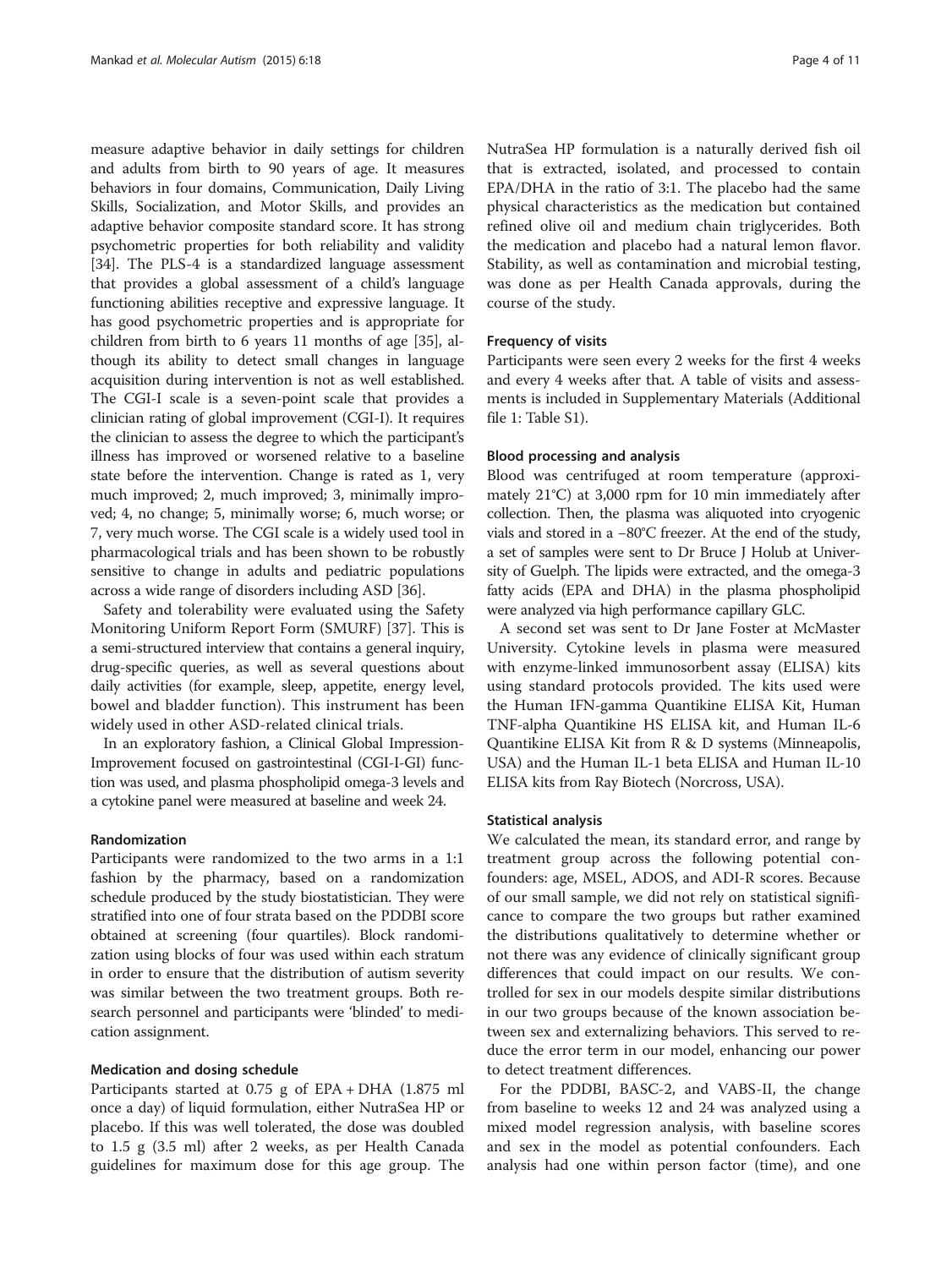primary between-person factor (treatment group). A time × treatment group interaction term was included in the model to allow the estimation of group differences in the change from baseline to week 24. For PLS-4, no week 12 data were collected, so a simple linear regression of change from baseline to week 24 controlling for baseline and sex was used to evaluate the group effect.

For the CGI, participants were classified as responders (CGI  $\leq$ 2) or non-responders (CGI  $>$ 2). These groups were then compared using a basic  $2 \times 2$  (group  $\times$  responder) Fisher's exact test.

The severity of adverse events (AE) for the most severe adverse event over the study period was obtained for each participant, and its distribution was compared between the two groups using a Fisher's exact test. Similarly, the probability of association with treatment was obtained for the event with the highest probability of being associated with treatment for each participant and compared between groups. Finally, the number of participants who experienced at least one event within each event type was also compared between the two groups.

Lastly, we calculated the difference between pre-and post-study levels of cytokine and fatty acids to report on their correlation with the pre- and post-study difference in the primary outcomes.

## Results

### Patient characteristics

A total of 101 children were initially screened by telephone, and 44 were invited to be screened in person. Six

#### Table 1 Baseline characteristics

of these children either did not meet the criteria or had personal reasons not to participate in the study; thus 38 children were randomized in a 1:1 fashion. The mean age of children in the placebo group was  $3.5 \pm 1.1$ , and that in the omega-3 group was  $3.8 \pm 1.0$ . The majority of enrolled children were male (13/19 in the placebo group, and 15/19 in the omega-3 group). There was no clinically significant difference in baseline characteristics (Table 1, Additional file [2](#page-8-0): Table S2). One participant dropped out of treatment in the placebo group due to time constraints at week 12 but participated in an end of study assessment. A second participant dropped out of the placebo treatment due to an adverse event (AE) at week 2. In the medication group, four children did not complete the study. Two withdrew from treatment due to personal reasons, one due to an AE, and one withdrew to explore other treatment options as he experienced no benefit. Two provided end of study assessments and two did not (Figure [1](#page-5-0)).

#### Clinical outcomes Primary outcomes

There was no significant difference between groups on the 0- to 24-week change in PDDBI autism composite scores (df = 43.4,  $t = -0.82$ ,  $p = 0.5$ , 95% CI = -3.3 to 7.0) (Table [2,](#page-6-0) Figure [2\)](#page-7-0). However, there was a significant group by week interaction on the BASC-2 externalizing problem score, with participants randomized to placebo showing a mild improvement (mean change = −3.0 points from baseline), whereas the treatment group demonstrated

|                                                | Placebo ( $n = 19$ , 13 males, 6 females) |                 | Omega ( $n = 18$ , 14 males, 4 females) |                 |
|------------------------------------------------|-------------------------------------------|-----------------|-----------------------------------------|-----------------|
|                                                | Mean (minimum-maximum)                    | 95% CL for mean | Mean (minimum-maximum)                  | 95% CL for mean |
| Age (years)                                    | $3.5$ (2.0 to 6.0)                        | 3.0 to 4.0      | 3.9 (2.0 to 4.2)                        | 3.4 to 4.4      |
| ADOS                                           |                                           |                 |                                         |                 |
| Communication (C)                              | 5.5 (3.0 to 9.0)                          | 4.6 to 6.5      | 5.5 (1.0 to 8.0)                        | 4.6 to 6.5      |
| Social interaction (SI)                        | 9.5 (6.0 to 14.0)                         | 8.4 to 10.6     | 10.7 (4.0 to 14.0)                      | 9.2 to 12.1     |
| Communication (C) + social<br>interaction (SI) | 15.0 (9.0 to 22.0)                        | 13.1 to 16.9    | 15.2 (5.0 to 22.0)                      | 12.5 to 17.9    |
| ADI-R                                          |                                           |                 |                                         |                 |
| Communication                                  | 17.2 (5.0 to 28.0)                        | 14.3 to 20.1    | 19.4 (9.0 to 29.0)                      | 16.7 to 22.2    |
| Social interaction                             | 12.5 (7.0 to 23.0)                        | 10.5 to 14.5    | 12.8 (9.0 to 20.0)                      | 11.4 to 14.2    |
| Play                                           | 6.2 (2.0 to 10.0)                         | 5.1 to 7.2      | 5.6 (2.0 to 10.0)                       | 4.7 to 6.4      |
| Stereotyped behavior                           | 4.1 (3.0 to 5.0)                          | 3.7 to 4.5      | 4.1 (1.0 to 5.0)                        | 3.6 to 4.6      |
| Mullen scales of early learning-AGS            |                                           |                 |                                         |                 |
| Visual reception                               | 30.8 (20.0 to 63.0)                       | 23.5 to 38.2    | 31.7 (19.0 to 65.0)                     | 24.3 to 39.1    |
| Fine motor                                     | 28.3 (19.0 to 65.0)                       | 21.9 to 34.6    | 23.6 (19.0 to 41.0)                     | 20.2 to 27.1    |
| Receptive language                             | 28.8 (19.0 to 56.0)                       | 22.4 to 35.1    | 27.6 (19.0 to 62.0)                     | 21.5 to 33.7    |
| Expressive language                            | 26.8 (19.0 to 44.0)                       | 22.8 to 30.8    | 25.7 (19.0 to 45.0)                     | 21.2 to 30.3    |
| Blood omega levels                             | 4.7 (3.4 to 6.2)                          | 4.1 to 5.3      | 5.5 (3.9 to 8.2)                        | 4.5 to 6.6      |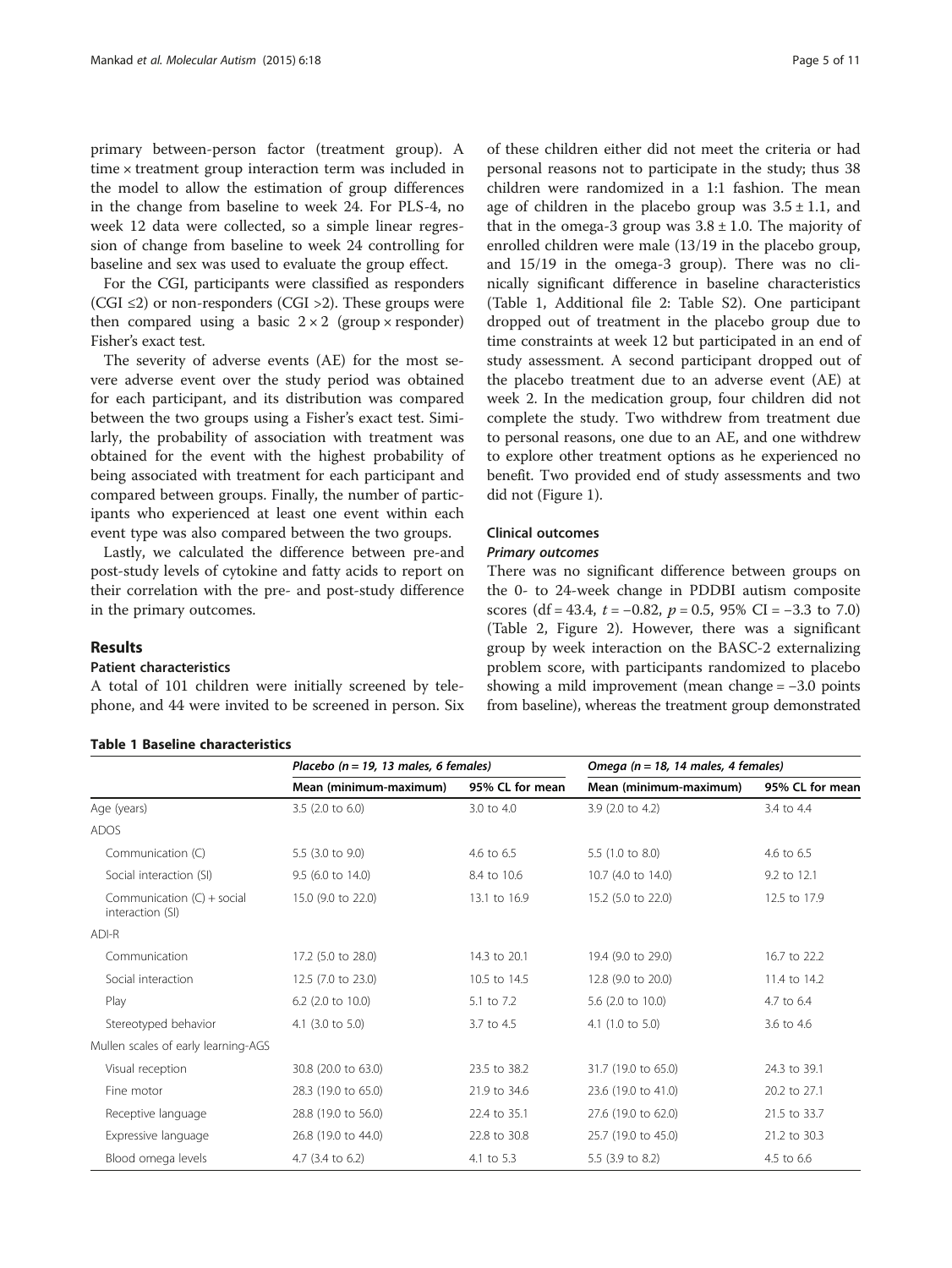<span id="page-5-0"></span>

worsening scores at week 24 (mean change = 3.2 points from baseline),  $(df = 33.2, t = -2.55, p = 0.02)$ .

#### Secondary outcomes

The Adaptive Functioning Composite standard score of the VABS showed no statistically significant week by group effect (df = 51.2,  $t = -1.54$ ,  $p = 0.09$ ). A similar finding was noted on the PLS-4, with no significant week by group interaction observed (df = 31,  $t = -0.60$ ,  $p = 0.6$ ). The CGI-I score was used as a dichotomous variable (1, 2: responder, 3 to 7: non-responder), and no significant difference between groups was observed,  $p = 0.9$ .

#### Safety

There were no serious adverse events (SAEs) reported during the study. Most adverse events reported were mild to moderate in severity and are summarized in Table [3.](#page-8-0) There was no statistically significant difference between groups in either the severity of the most severe adverse event  $(p = 0.3)$  or in the distribution of highest probability of association with treatment ( $p = 0.9$ ). There were no statistically significant differences in the prevalence of adverse events across any of the event types  $(p = 0.1 \text{ up to } p > 0.9 \text{ across } 18 \text{ event types}).$  On inspection, there was great variability on both onset and duration of adverse events in both groups and no specific patterns emerged.

#### **Exploratory**

There was no statistically significant difference between the treatment and control group  $(p > 0.9)$  for the CGI-I focused on GI issues.

Omega-3 fatty acid levels were measured at baseline and week 24. Baseline values were similar between the two groups and there was no overlap between the distributions of plasma levels between groups at week 24; therefore, no further analyses were done to relate baseline or change in omega-3 fatty acid level to change in outcome.

In terms of cytokine levels, both negative correlations (an increase in the cytokine level from baseline to week 24 correlated to a decrease in autism-related behaviors) as well as positive correlations were observed; none of which was considered significant when a Bonferroni adjustment was applied (Additional file [3](#page-8-0): Table S3).

## **Discussion**

This is the first randomized controlled trial to our knowledge to study the efficacy and safety of omega-3 fatty acids in children exclusively 5 years or younger, with ASD. It also has the longest study duration (6 months), allowing us to examine effects on functional outcomes. Consistent with previous studies across age ranges, we have no evidence for efficacy of omega-3 fatty acids on core symptom domains. Given that the sample size is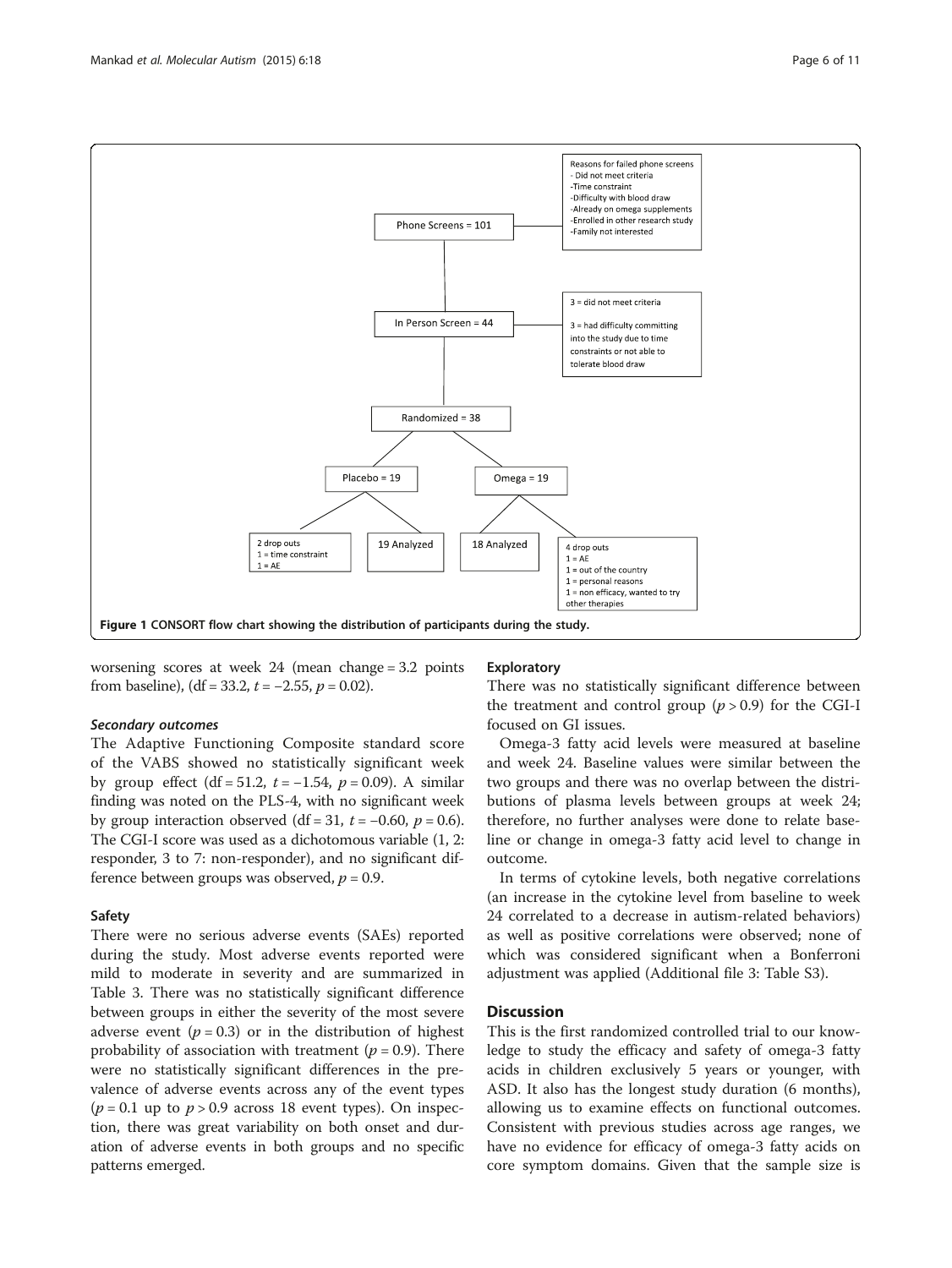#### <span id="page-6-0"></span>Table 2 Efficacy table

|                                           | Change from baseline       |                             | Omega-3 change - placebo change | P value           |
|-------------------------------------------|----------------------------|-----------------------------|---------------------------------|-------------------|
|                                           | Omega-3                    | Placebo                     |                                 |                   |
| PDDBI (negative change is an improvement) |                            |                             |                                 |                   |
| Autism composite                          | $-4.5$ ( $-8.5$ ; $-0.6$ ) | $-6.4$ ( $-10.2$ ; $-2.7$ ) | $1.9(-3.3;7.0)$                 | 0.5               |
| Sensory perception                        | $-2.0$ $(-5.0; 1.1)$       | $-3.7$ ( $-6.7$ ; $-0.6$ )  | $1.7$ ( $-2.4;5.9$ )            | 0.4               |
| Social pragmatic                          | $-0.9$ ( $-5.4$ ; 3.5)     | $-4.3$ $(-8.6; 0.1)$        | $3.3$ $(-2.7;9.3)$              | 0.3               |
| Semantic pragmatic                        | $-0.4$ $(-5.1; 4.2)$       | $-1.7$ ( $-6.3$ ; 2.9)      | $1.2 (-5.2; 7.6)$               | 0.7               |
| Social approach <sup>a</sup>              | $-3.3$ $(-7.4; 0.8)$       | $-1.8$ ( $-5.6$ ; 2.0)      | $-1.5$ ( $-6.9;3.9$ )           | 0.6               |
| Expressive language <sup>a</sup>          | $-3.5$ $(-7.3; 0.2)$       | $-1.5$ ( $-5.0; 2.1$ )      | $-2.1$ $(-7.1;3.0)$             | 0.4               |
| Ritualism/Resistance to change            | $-3.8$ ( $-6.8$ ; $-0.9$ ) | $-6.4$ $(-9.3; -3.5)$       | $2.6$ (-1.5;6.6)                | 0.2               |
| BASC (negative change is an improvement)  |                            |                             |                                 |                   |
| Internalizing                             | $2.2$ (-2.1; 6.6)          | $-2.6$ $(-6.9; 1.7)$        | $4.8$ ( $-1.0;10.6$ )           | 0.1               |
| Externalizing                             | $3.2$ (-0.5; 6.9)          | $-3.0$ ( $-6.6$ ; 0.6)      | $6.2$ $(1.3;11.2)$              | 0.02 <sup>a</sup> |
| Functional communication <sup>a</sup>     | $-0.3$ $(-3.9; 3.3)$       | $-4.3$ ( $-7.8$ ; $-0.8$ )  | $4.0$ (-0.9;8.9)                | 0.1               |
| Social <sup>a</sup>                       | $-1.2$ ( $-4.2$ ; 1.9)     | $-4.6$ ( $-7.5$ ; $-1.7$ )  | $3.4 (-0.6; 7.4)$               | 0.1               |
| VABS (positive change is an improvement)  |                            |                             |                                 |                   |
| Adaptive functioning composite            | $2.8$ (0.2; 5.3)           | $-0.2$ ( $-2.6$ ; 2.2)      | $3.0 (-0.4, 6.4)$               | 0.09              |
| Motor                                     | $0.4 (-4.5; 5.4)$          | $-1.9$ (-6.6; 2.9)          | $2.3$ ( $-4.5;9.1$ )            | 0.5               |
| Social                                    | $-0.3$ $(-3.1; 2.5)$       | $0.8$ ( $-1.8$ ; 3.4)       | $-1.1$ $(-4.8;2.6)$             | 0.6               |
| Communication                             | $1.6$ (-1.5; 4.7)          | $0.9$ ( $-2.0$ ; 3.9)       | $0.6$ $(-3.5;4.8)$              | 0.8               |
| Daily living                              | 5.5(0.9; 10.0)             | $-0.7$ $(-5.0; 3.6)$        | $6.2$ (0.01;12.3)               | 0.05              |
| PLS (positive change is an improvement)   |                            |                             |                                 |                   |
| Total language score                      | $0.7$ (-2.7; 4.1)          | $-0.6$ ( $-3.7$ ; 2.6)      | $1.3$ (-3.1;5.7)                | 0.6               |

Primary/secondary outcome measures are in italics. All other measures are considered exploratory.

<sup>a</sup>ltems are reversed so that negative change corresponds to an improvement across all PDDBI and BASC items.

small, the possibility always remains that it is responsible for the lack of difference between the groups. For that reason, we explored whether values associated with clinically meaningful change were included in the 95% confidence interval for the omega-3 vs placebo difference at 24 weeks, which was −3.3 to 7. Although there is no published data on what constitutes meaningful change on the autism composite of the PDDBI, extensive discussion with the authors of the instrument suggested that 10 points or 1 standard deviation should be considered clinically meaningful (personal communication, Ira Cohen, 2015). This value is not included in the above confidence interval, which makes it unlikely that the lack of difference between groups is due to sample size limitations. We also found no evidence for efficacy of these compounds on language acquisition, global improvement, or overall adaptive skills over a 6-month period.

However, there was a statistically significant difference in externalizing behaviors, with participants in the placebo group experiencing slight improvements and children in the omega-3 group worsening over the course of the study. This effect is peculiar in the context of previous studies, but is robust. There are several potential explanations for this. All of our participants were 5 years or younger; a group underrepresented in previous studies. As such, it is possible that omega-3 fatty acids at the doses used produced externalizing behaviors in this age group. Secondly, the majority of our participants were minimally verbal. As such, we considered the possibility that potential GI distress, known to be associated with these supplements, may have been underreported by parents but captured as reports of externalizing behaviors. The link between GI distress and externalizing behaviors in this population has been well established [[38](#page-10-0)]. However, there was no evidence of increase in GI adverse events in the active group even when the group was restricted to non-verbal individuals. Of note though, 8/19 participants in the omega-3 group had GI distress at baseline, and only 1/19 in placebo group had GI distress at baseline. The possibility that preexisting GI distress predisposes to externalizing behaviors cannot be ruled out. Of note, studies in mostly older children have reported trends of improvement in hyperactivity, as discussed in the background.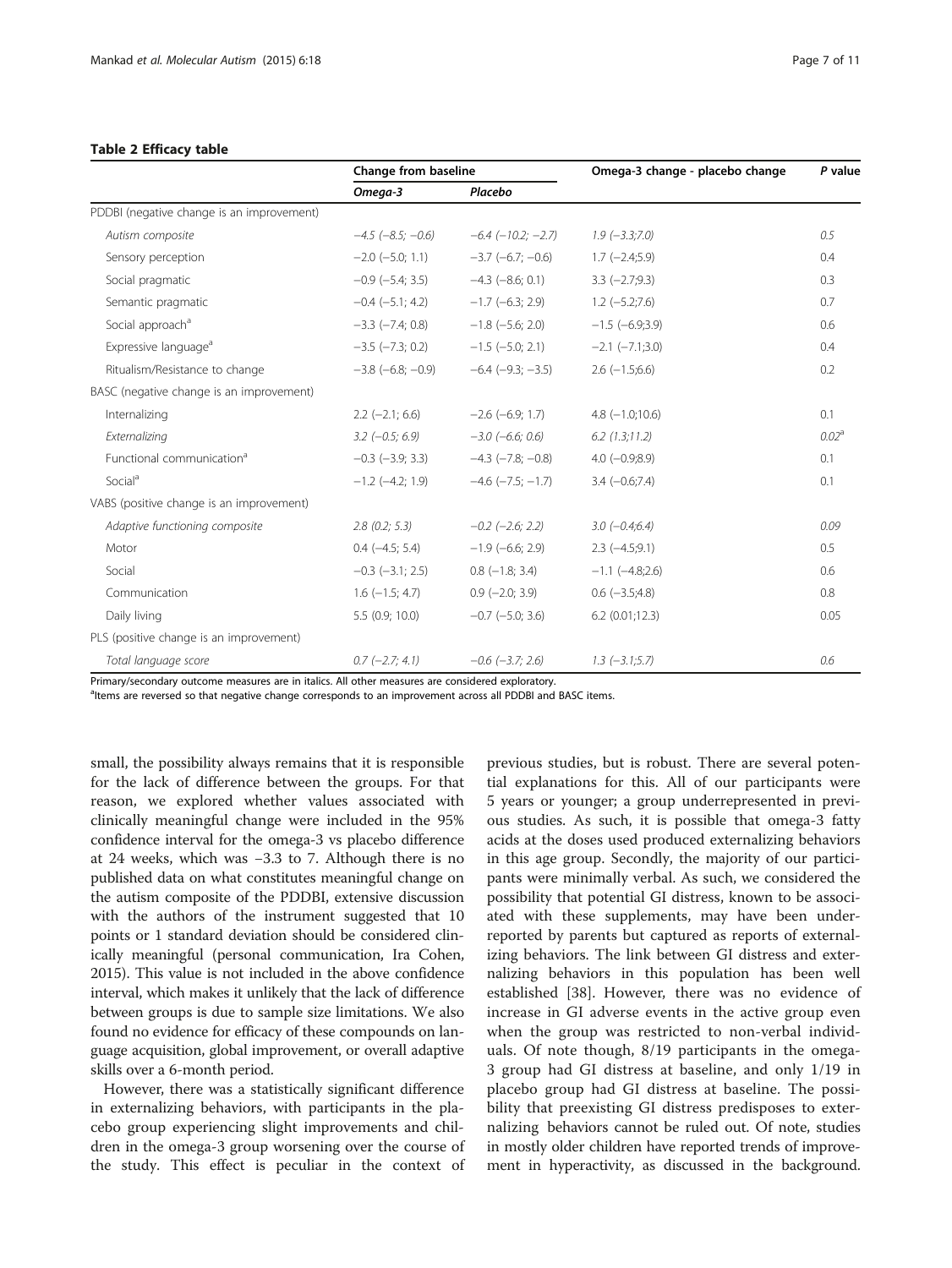<span id="page-7-0"></span>

Although this was not a specific goal of this study, we explored the effect of this intervention on hyperactivity as measured by the BASC. There was no statistically significant difference between groups and the trend favored placebo (df = 33.3,  $t = -1.79$ ,  $p = 0.08$ ).

Unlike previous reports [[22\]](#page-9-0), there were no consistent or statistically significant correlations between changes in primary outcome measures and changes in cytokines during the study.

The non-overlapping distributions of the difference between week 24 and baseline plasma levels of omega-3 fatty acids would suggest that any dietary intake of omega-3 fatty acids was trivial compared to supplementation and that there was no cross contamination of the active ingredient across groups; that is, participants on

placebo did not take omega-3 fatty acid supplements without notifying study staff. As such, our lack of statistically significant differences across domains could not be due to placebo participants having accessed the active ingredient available over the counter.

A limitation of this study stems from the relative paucity of outcome measures focusing on core autism symptomatology for this age group. Although the PDDBI is still relatively a new instrument, it is considered to hold promise in this area [[2](#page-9-0)], but its assay sensitivity is still being established. The small sample size is the primary limitation of the study. Given the number of participants, we could only examine composite scores of various behavioral and adaptive domains. However, there was no consistent trend favoring the active ingredient.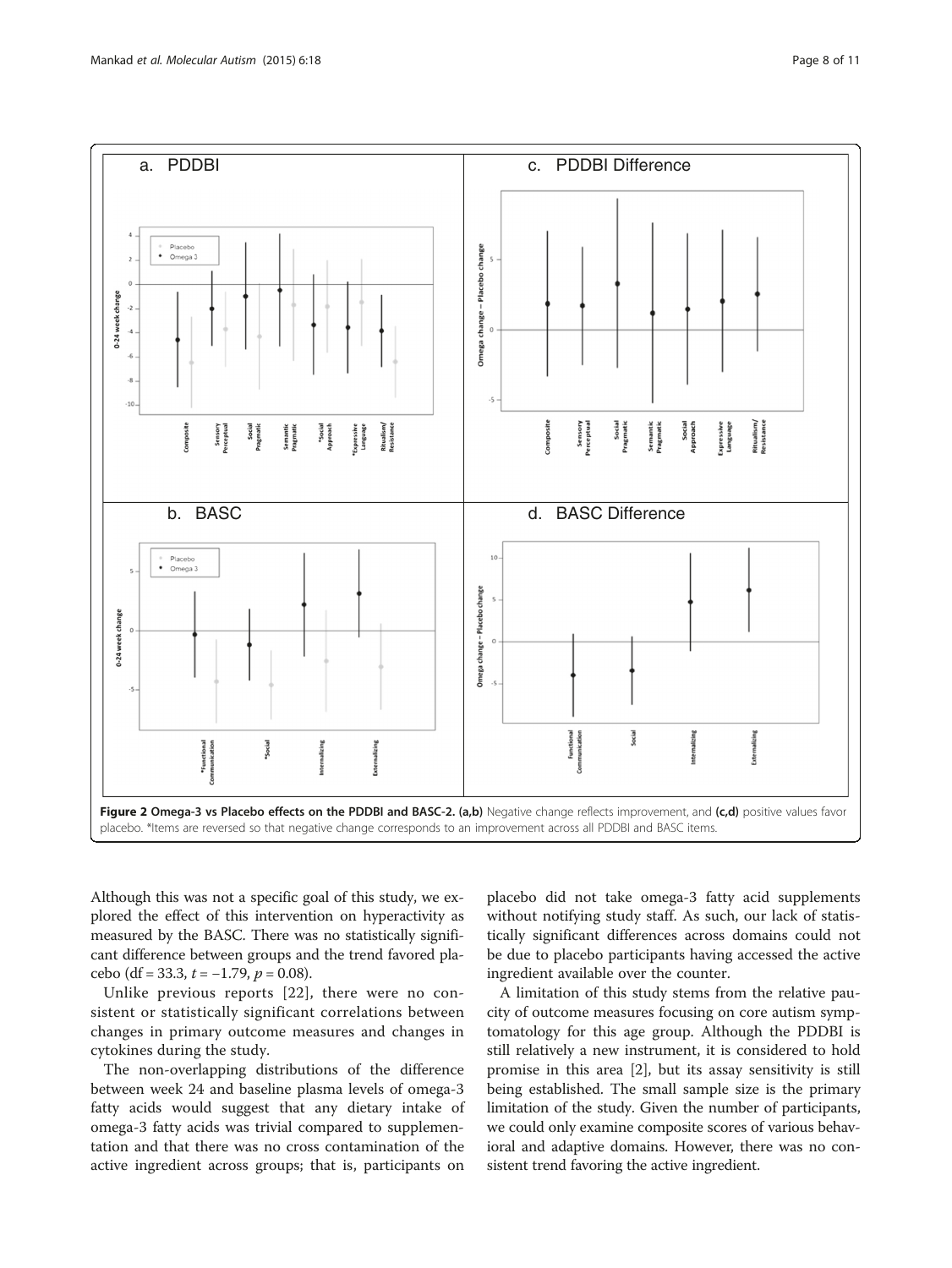### <span id="page-8-0"></span>Table 3 Adverse events

• Vomiting (4) • Diarrhea (5) • Constipation (7) Eyes, ears, nose, teeth,

and throat

• Earache (3)

• Right leg internal rotation (2)

| Omega-3                                           | Placebo                                          |  |
|---------------------------------------------------|--------------------------------------------------|--|
| Neuropsychiatric disorders                        | Neuropsychiatric disorders                       |  |
| • Overactivity (3)                                | • Decreased energy (2)                           |  |
| • Decreased energy (4)                            | • Social communicative<br>intent loss (1)        |  |
| • Social communicative<br>intent loss (1)         | · Increased emotional<br>lability (3)            |  |
| · Starring spell (1)                              | · Increase irritability/anger/<br>aggression (4) |  |
| · Headache (1)                                    |                                                  |  |
| · Stuttering (1)                                  |                                                  |  |
| • Increase emotional lability (1)                 |                                                  |  |
| · Increase irritability/anger/<br>aggression (10) |                                                  |  |
| Sleep disturbances                                | Sleep disturbances                               |  |
| · Initial insomnia (6)                            | · Initial insomnia (4)                           |  |
| · Mid-cycle insomnia (6)                          | · Mid-cycle insomnia (3)                         |  |
| • Early awakening (1)                             | • Nightmares (1)                                 |  |
| • Non-restorative sleep (1)                       |                                                  |  |
| • Nightmares (1)                                  |                                                  |  |
| Nutritional and gastrointestinal<br>disorders     | Nutritional and<br>gastrointestinal disorders    |  |
| · Increased appetite (1)                          | • Decreased appetite (3)                         |  |
| • Decreased appetite (7)                          | • Abdominal pain (4)                             |  |
| • Decreased dietary variety (1)                   | $\cdot$ Vomiting (3)                             |  |
| • Abdominal pain (6)                              | • Diarrhea (9)                                   |  |

• Regurgitation (1) • Constipation (7)

Eyes, ears, nose, teeth, and throat

- Eye swelling (1) Red eyes (1)
- Nearsightedness (1) Nose bleed (3)
- Eye surgery (1) Tonsillectomy (1)

Allergic Allergic

- Nasal congestion (2) Nasal congestion (1)
- Cough (3) Cough (4)
- Urogenital disorders Urogenital disorders
- Day time wetting (1) Pain on urination (1)
	- Change in urine colour (1)
- Musculoskeletal disorders Musculoskeletal disorders
- Muscle ache (1) Left knee injury (1)

## Table 3 Adverse events (Continued)

| Skin and subcutaneous<br>disorders  | Skin and subcutaneous<br>disorders     |
|-------------------------------------|----------------------------------------|
| $\cdot$ Rash (10)                   | $\cdot$ Rash (9)                       |
| $\cdot$ Eczema (2)                  | • Eczema (4)                           |
| • Bruising $(4)$ )                  | • Bruising $(2)$                       |
| $\cdot$ Dry skin (1)                | • Dry skin $(2)$                       |
|                                     | • Flaky scalp (1)                      |
| Infections                          | Infections                             |
| • Upper respiratory infections (23) | • Upper respiratory<br>infections (24) |
| $\cdot$ Fever (4)                   | • Fever $(5)$                          |
| • Ear infection (1)                 | • Bronchiolitis (3)                    |
| • Gastroenteritis (1)               | • Ear infection (3)                    |
| • Skin infection (1)                | • Gastroenteritis (2)                  |
|                                     | • Skin infection (1)                   |
|                                     | • Hand mouth foot<br>disease (2)       |
|                                     | • Roseola (1)                          |
| Serious adverse event: 0            | Serious adverse event: 0               |

pers correspond to numbers of distinct incidents.

## **Iclusions**

se data do not support the hypothesis that supplentation of  $1.5$  g of EPA + DHA in preschoolers with If provides any efficacy related to core symptom domains or adaptive function. Our data are not pertinent to nutritional supplementation at levels recommended by various health bodies to assure proper nutrition. There is extensive data supporting adequate omega-3 fatty acid intake across age groups and for young children in particular. Our data, however, would suggest that much higher dosing typically given to children with ASD and advocated as an autism-specific supplementation does not facilitate skill acquisition in this group and may be producing worsening externalizing behaviors.

#### Additional files

[Additional file 1: Table S1.](http://www.molecularautism.com/content/supplementary/s13229-015-0010-7-s1.docx) Schedule of assessments. Documents which instrument utilize participant or parent/guardian as the informant, the rater of the instrument, and the visit schedule of when each instrument is administered.

[Additional file 2: Table S2.](http://www.molecularautism.com/content/supplementary/s13229-015-0010-7-s2.docx) Concomitant treatments. Number of participants receiving each intervention per group, and average exposure to each intervention per group.

[Additional file 3: Table S3.](http://www.molecularautism.com/content/supplementary/s13229-015-0010-7-s3.docx) Cytokine levels. Correlations between change in cytokine levels and 0- to 24-week change in primary outcome measures. A positive correlation corresponds to worsening behavior with increasing cytokine levels.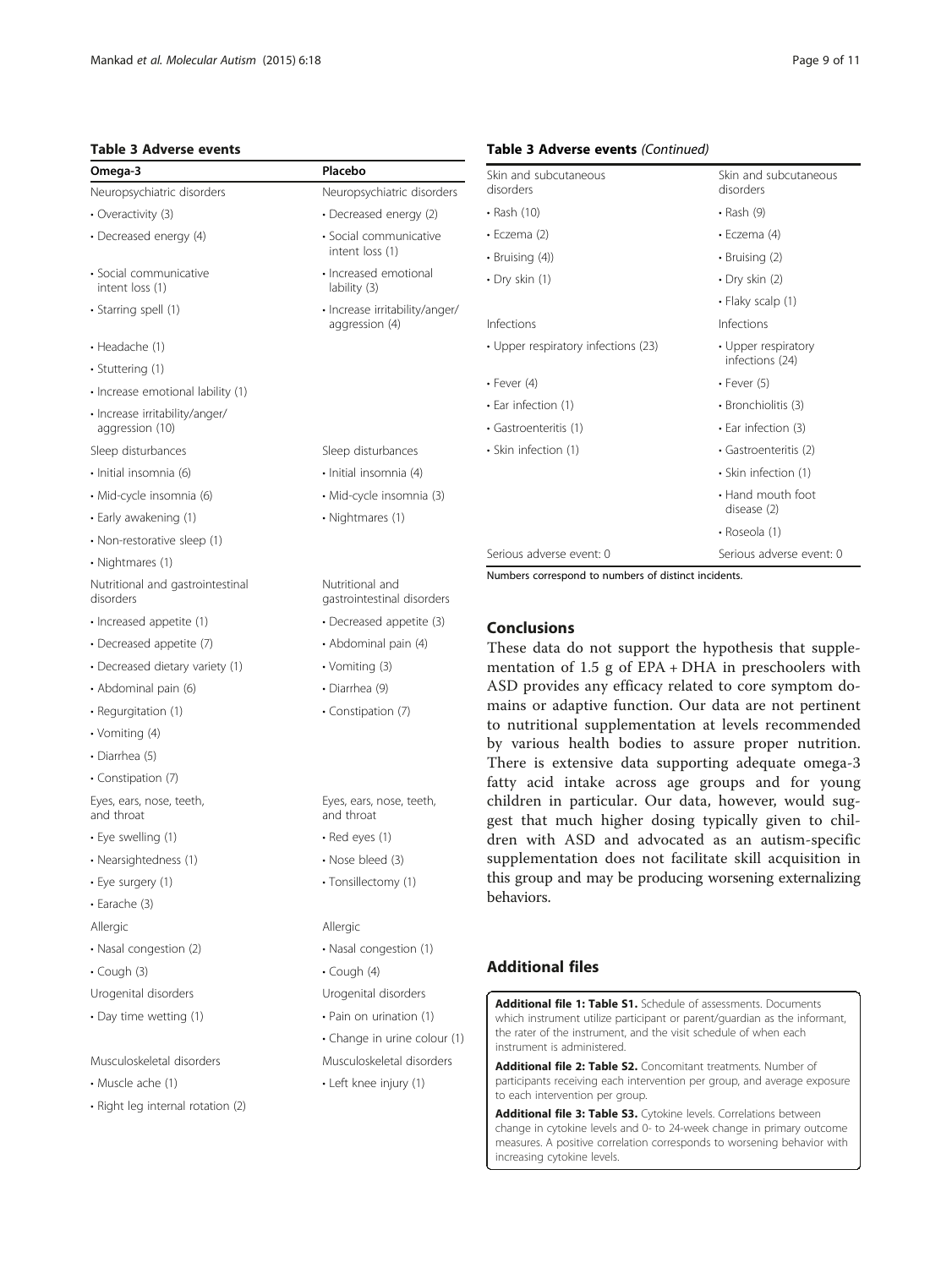#### <span id="page-9-0"></span>**Abbreviations**

ABC: Abberant Behavior Checklist; ADHD: Attention Deficit Hyperactivity Disorder; ADI-R: Autism Diagnostic Interview, Revised; ADOS-G: Autism Diagnostic Observation Schedule, Generic; AE: adverse event; ALA: alphalinoleic acid; ASD: autism spectrum disorder; BASC-2: Behavior Assessment System for Children, Second Edition; CGI-I: Clinical Global Impression-Improvement; DHA: docosahexaenoic acid; DSM-IV: Diagnostic and Statistical Manual of Mental Disorders, Fourth Edition; EPA: eisosapentaenoic acid; FDA: Food and Drug Administration; GI: gastrointestinal; MSEL: Mullen Scales of Early Learning; PDDBI: Pervasive Developmental Disorder Behavior Inventory; PLS-4: Preschool Language Scale, Fourth Edition; RCT: randomized control trials; SAE: serious adverse event; SMURF: Safety Monitoring Uniform Rreport Form; VABS-II: Vineland Adaptive Behavior Scales, Second Edition.

#### Competing interests

EA has received consultation fees from Roche and Novartis. She also has received research funding from SynapDx and Sanofi Canada. No other authors had any financial conflicts. None of the listed authors had any non-financial conflicts.

#### Authors' contributions

EA is the PI of the study, conceptualized the study, received grant funding, supervised the study, and supervised analysis and manuscript preparation. DM contributed to data collection and co-led manuscript preparation. AD was responsible for all analytic work and contributed to manuscript preparation. WR and JB contributed to both study design, as well as conduct of study and manuscript preparation. SS, TL, LG, DZ, and AI contributed to both conduct of study and manuscript preparation. PMAM contributed to both design of study and manuscript preparation. All authors read and approved the manuscript.

#### Acknowledgements

We gratefully acknowledge the participants and the families for helping us conduct and complete this study. This work was supported by funding from Alva Foundation and we are very thankful for their support. We would also like to thank Dr. Jane Foster for completing the cytokine measurements and Dr. Bruce J Holub for completing the plasma omega-3 levels. We would also like to extend our appreciation to our research pharmacists, Mr. Nathan Ho and Ms. Amy Hu for their support during the study. We sincerely thank Dr. Ira Cohen for his assistance in interpreting the PDDBI results. Lastly, our appreciation to Ms. Rianne Hastie, Mr. Brian Crowe, Ms. Ellen Drumm, Ms. Nadia Tanel, and Ms. Lisa Chan for their contributions to the conduct of the study.

#### Author details

<sup>1</sup>Bloorview Research Institute, Holland Bloorview Kids Rehabilitation Hospital, 150 Kilgour Road, Toronto M4G 1R8, ON, Canada. <sup>2</sup>Clinical Research Services, Hospital for Sick Children, Dalla Lana School of Public Health, University of Toronto, Toronto, Canada. <sup>3</sup>Holland Bloorview Kids Rehabilitation Hospital,<br>Toronto, Canada. <sup>4</sup>The Hospital for Sick Children, Toronto, Canada.<br><sup>5</sup>Department of Paediatrics, University of Toronto, Toronto, Canada. <sup>6</sup>Div Department of Paediatrics, University of Toronto, Toronto, Canada. <sup>6</sup>Division of Gastroenterology, Hepatology and Nutrition, Hospital for Sick Children, Toronto, Canada.

#### Received: 4 November 2014 Accepted: 12 February 2015 Published online: 21 March 2015

#### References

- 1. American PA, American Psychiatric Association DSM-5,Task Force. Diagnostic and Statistical Manual of Mental Disorders : DSM-5. 5th ed. Arlington, Va: American Psychiatric Association; 2013.
- 2. Anagnostou E, Zwaigenbaum L, Szatmari P, Fombonne E, Fernandez BA, Woodbury-Smith M, et al. Autism spectrum disorder: advances in evidence-based practice. CMAJ. 2014;186:509–19.
- 3. Hanson E, Kalish LA, Bunce E, Curtis C, McDaniel S, Ware J, et al. Use of complementary and alternative medicine among children diagnosed with autism spectrum disorder. J Autism Dev Disord. 2007;37:628–36.
- 4. Brenna JT. Efficiency of conversion of alpha-linolenic acid to long chain n-3 fatty acids in man. Curr Opin Clin Nutr Metab Care. 2002;5:127–32.
- 5. Breckenridge WC, Gombos G, Morgan IG. The lipid composition of adult rat brain synaptosomal plasma membranes. Biochim Biophys Acta. 1972;266:695–707.
- 6. McCann JC, Ames BN. Is docosahexaenoic acid, an n-3 long-chain polyunsaturated fatty acid, required for development of normal brain function? An overview of evidence from cognitive and behavioral tests in humans and animals. Am J Clin Nutr. 2005;82:281–95.
- 7. SanGiovanni JP, Parra-Cabrera S, Colditz GA, Berkey CS, Dwyer JT. Meta-analysis of dietary essential fatty acids and long-chain polyunsaturated fatty acids as they relate to visual resolution acuity in healthy preterm infants. Pediatrics. 2000;105:1292–8.
- 8. Morgan C, Davies L, Corcoran F, Stammers J, Colley J, Spencer SA, et al. Fatty acid balance studies in term infants fed formula milk containing long-chain polyunsaturated fatty acids. Acta Paediatr. 1998;87:136–42.
- 9. Young C, Hikita T, Kaneko S, Shimizu Y, Hanaka S, Abe T, et al. Fatty acid compositions of colostrum, cord blood, maternal blood and major infant formulas in Japan. Acta Paediatr Jpn. 1997;39:299–304.
- 10. Richardson AJ. Omega-3 fatty acids in ADHD and related neurodevelopmental disorders. Int Rev Psychiatry. 2006;18:155–72.
- 11. Clayton EH, Hanstock TL, Garg ML, Hazell PL. Long chain omega-3 polyunsaturated fatty acids in the treatment of psychiatric illnesses in children and adolescents. Acta Neuropsychiatrica. 2007;19:92–103.
- 12. Ohara K. The n-3 polyunsaturated fatty acid/dopamine hypothesis of schizophrenia. Prog Neuropsychopharmacol Biol Psychiatry. 2007;31:469–74.
- 13. Wozniak J, Biederman J, Mick E, Waxmonsky J, Hantsoo L, Best C, et al. Omega-3 fatty acid monotherapy for pediatric bipolar disorder: a prospective open-label trial. Eur Neuropsychopharmacol. 2007;17:440–7.
- 14. Vancassel S, Durand G, Barthelemy C, Lejeune B, Martineau J, Guilloteau D, et al. Plasma fatty acid levels in autistic children. Prostaglandins Leukot Essent Fatty Acids. 2001;65:1–7.
- 15. Bell JG, Sargent JR, Tocher DR, Dick JR. Red blood cell fatty acid compositions in a patient with autistic spectrum disorder: a characteristic abnormality in neurodevelopmental disorders? Prostaglandins Leukot Essent Fatty Acids. 2000;63:21–5.
- 16. Ashwood P, Wills S, Water VD. The immune response in autism: a new frontier for autism research. J Leukoc Biol. 2006;80:1–15.
- 17. Li H, Ruan XZ, Powis SH, Fernando R, Mon WY, Wheeler DC, et al. EPA and DHA reduce LPS-induced inflammation responses in HK-2 cells: evidence for a PPAR-gamma-dependent mechanism. Kidney Int. 2005;67:867–74.
- 18. Kidd PM. Omega-3 DHA and EPA for cognition, behavior, and mood: clinical findings and structural-functional synergies with cell membrane phospholipids. Altern Med Rev. 2007;12:207–27.
- 19. Patrick L, Salik R. The effect of essential fatty acid supplementation on language development and learning skills in autism and asperger's syndrome. In: Autism-asperger's digest magazine. 2005. p. 36–7
- 20. Politi P, Cena H, Comelli M, Marrone G, Allegri C, Emanuele E, et al. Behavioral effects of omega-3 fatty acid supplementation in young adults with severe autism: an open label study. Arch Med Res. 2008;39:682–5.
- 21. Amminger GP, Berger GE, Schafer MR, Klier C, Friedrich MH, Feucht M. Omega-3 fatty acids supplementation in children with autism: a double-blind randomized, placebo-controlled pilot study. Biol Psychiatry. 2007;61:551–3.
- 22. Bent S, Bertoglio K, Ashwood P, Bostrom A, Hendren RL. A pilot randomized controlled trial of omega-3 fatty acids for autism spectrum disorder. J Autism Dev Disord. 2011;41:545–54.
- 23. Aman MG, Singh NN, Stewart AW, Field CJ. The aberrant behavior checklist: a behavior rating scale for the assessment of treatment effects. Am J Ment Defic. 1985;89:485–91.
- 24. James S, Montgomery P, Williams K. Omega-3 fatty acids supplementation for Autism Spectrum Disorders (ASD). Cochrane Database of Syst Rev. 2011
- 25. Bent S, Hendren RL, Zandi T, Law K, Choi J, Widjaja F, et al. Internet-based, randomized, controlled trial of omega-3 fatty acids for hyperactivity in autism. J Am Acad Child Adolesc Psychiatry. 2014;53:658–66.
- 26. Nieuwenhuys CM, Feijge MA, Vermeer C, Hennissen AH, Beguin S, Heemskerk JW. Vitamin K-dependent and vitamin K-independent hypocoagulant effects of dietary fish oil in rats. Thromb Res. 2001;104:137–47.
- 27. Stoll AL, Severus WE, Freeman MP, Rueter S, Zboyan HA, Diamond E, et al. Omega 3 fatty acids in bipolar disorder: a preliminary double-blind, placebo-controlled trial. Arch Gen Psychiatry. 1999;56:407–12.
- 28. Lord C, Risi S, Lambrecht L, Cook Jr EH, Leventhal BL, DiLavore PC, et al. The autism diagnostic observation schedule-generic: a standard measure of